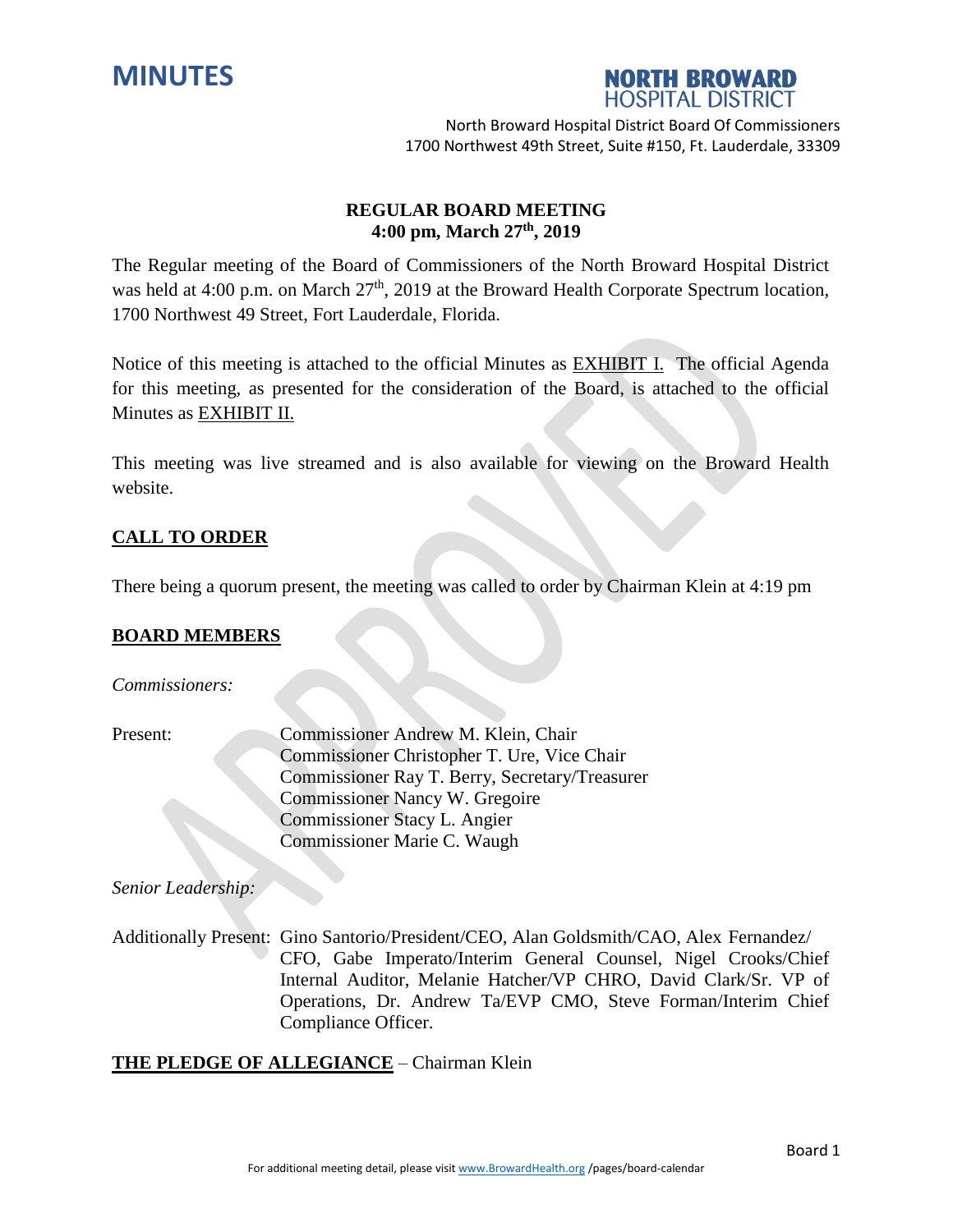



A moment of silence was held for the two lost members of the Marjory Stoneman Douglas family and community.

#### **PUBLIC COMMENTS** None

#### **INTERVIEWS**

Interview Candidates for position of Corporate General Counsel – Melanie Hatcher

Ms. Hatcher gave detail to who on the panels interviewed the final five candidates earlier that day and presented their rankings. Discussion ensued on whether the Board should narrow the field further by holding interviews. It was decided that each candidate be given the opportunity to introduce themselves to the full Board.

While the candidates were being brought to meet the Board, several items on the agenda were heard, including Approval of Minutes, Medical Credentialing, Medical Chief of Staff Updates and Consent Agenda.

#### **APPROVAL OF MINUTES**

1. Approve February 27, 2019 Regular Board meeting minutes.

**MOTION** It was *moved* by Commissioner Ure *seconded* by Commissioner Angier**,** to:

# **APPROVE THE REGULAR BOARD MEETING MINUTES, DATED FEBRUARY 27, 2019.**

Motion *carried* unanimously.

2. Approve January 30, 2019 Regular Board meeting minutes.

**MOTION** It was *moved* by Commissioner Ure *seconded* by Commissioner Angier**,** to:

# **APPROVE THE REGULAR BOARD MEETING MINUTES, DATED JANUARY 30, 2019.**

Motion *carried* unanimously.

## **MEDICAL STAFF CREDENTIALING** – Dr. Andrew Ta

|  | 3a) Broward Health North |  |  |  |  |
|--|--------------------------|--|--|--|--|
|  |                          |  |  |  |  |

3c) Broward Health Coral Springs

3b) Broward Health Imperial Point 3d) Broward Health Medical Center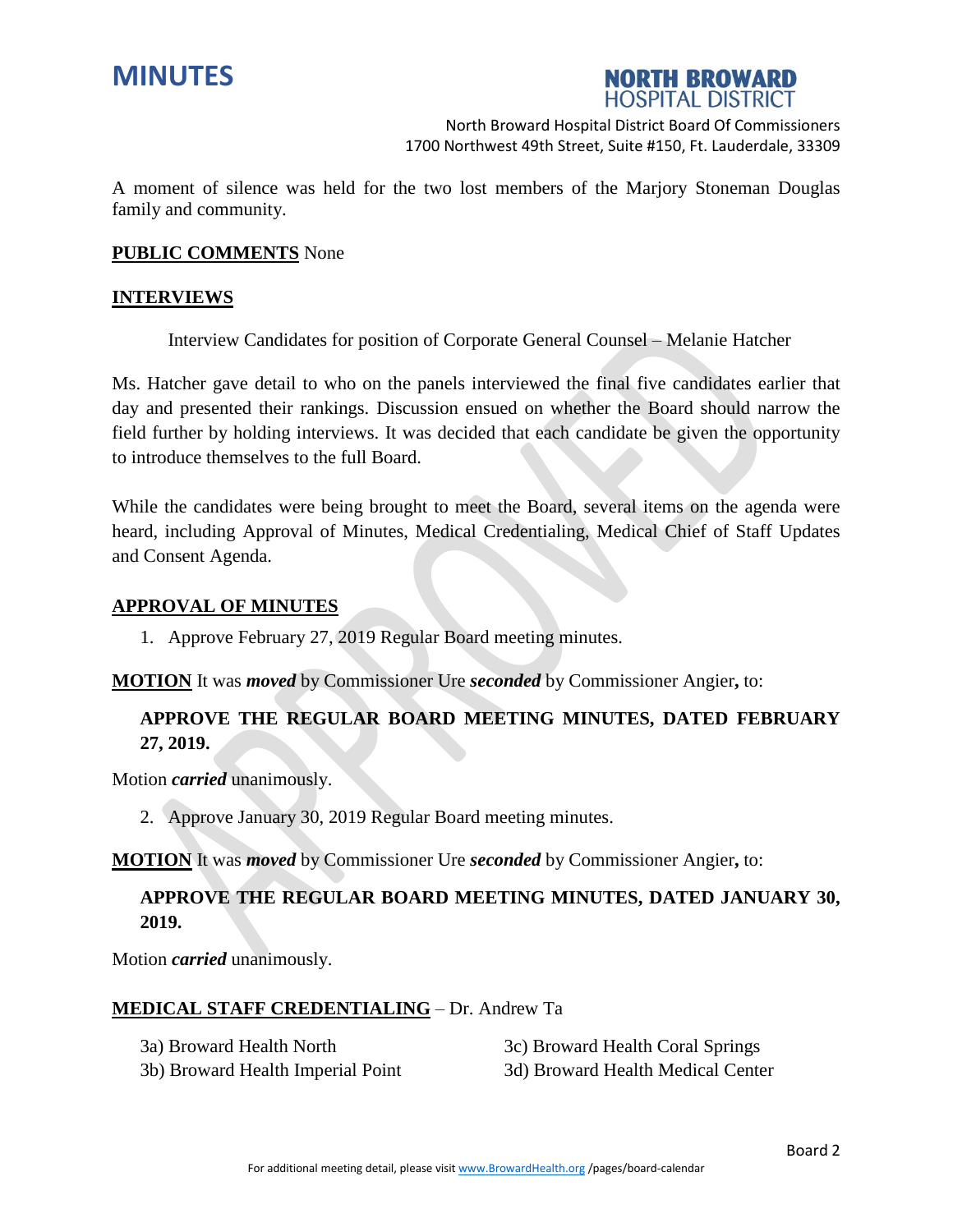



Dr. Ta, CMO, gave his monthly medical credentialing report for the month of March, 2019.

**MOTION** It was *moved* by Commissioner Gregoire, *seconded* by Commissioner Angier, to:

## **APPROVE ITEMS (#3A) THROUGH (#3D) MEDICAL STAFF CREDENTIALING.**

Motion *carried* unanimously.

### **CHIEF MEDICAL STAFF UPDATES**

Medical staff updates were given by Dr. Maheshwari, Broward Health North, Dr. Jensen, Broward Health Imperial Point, Dr. Zingaro, Broward Health Coral Springs and Dr. Morrison, Broward Health Medical Center. Said reports highlighted each of the facilities' objectives, events and awards received over the past month since the Chiefs last reported.

#### **CONSENT AGENDA**

- 4. Acceptance of the Interim Financial Statement for the month of February, 2019
- 5. Broward Health System-wide, Transportation Services, MCT Express
- 6. Community Health Services, Health Care for the Homeless Grant, Appoint Project Director Portia Anderson
- 7. Community Health Services, HIV/AIDS, Accept Ryan White Funds
- 8. Community Health Services, Health Care for the Homeless Program, Change In Scope
- 9. Broward Health North, Emergency Department, Psychiatry On-Call
- 10. Broward Health System-wide, Physiological Monitoring, Nihon Kohden
- 11. Broward Health Imperial Point/Broward Health Medical Center, Emergency Department, Neurology/Stroke On-Call Services
- 12. Call Coverage Policy (GA-004-500)
- 13. Consideration of Board Liaison's position and supervision

**MOTION** It was *moved* by Commissioner Berry, *seconded* by Commissioner Ure, that:

# **THE BOARD OF COMMISSIONERS OF THE NORTH BROWARD HOSPITAL DISTRICT APPROVE ITEMS (4) THROUGH (13) ON THE CONSENT AGENDA.**

Motion *carried* unanimously.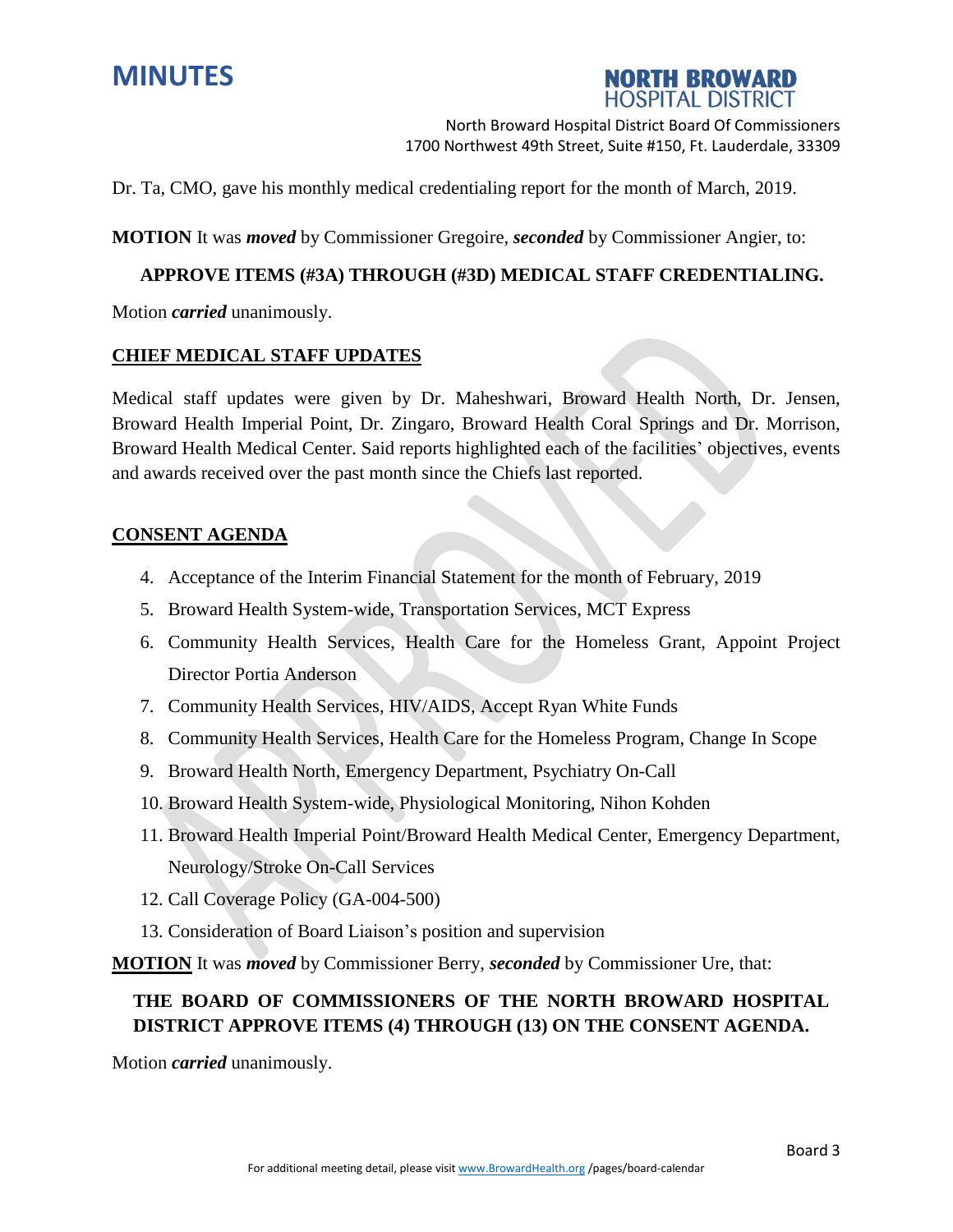# **MINUTES**



North Broward Hospital District Board Of Commissioners 1700 Northwest 49th Street, Suite #150, Ft. Lauderdale, 33309

The Board proceeded to individually meet the final General Counsel Candidates, who spoke to their qualifications and work experiences.

It was agreed that each Board Member announce their top three candidates, in no certain order.

Commissioner Berry: Linda Epstein, Paul Demuro, Shari McCartney Commissioner Gregoire: Andre Boyarshinov, Linda Epstein, Shari McCartney Chairman Klein: Linda Epstein, Shari McCartney, Paul Reisner Commissioner Ure: Linda Epstein, Shari McCartney, Paul Reisner Commissioner Angier: Andre Boyarshinov, Linda Epstein, Shari McCartney Commissioner Waugh: Linda Epstein, Shari McCartney, Paul Reisner

| Mr. Santorio tallied the votes aloud for the record: | Andre Boyarshinov: 2 votes |         |
|------------------------------------------------------|----------------------------|---------|
|                                                      | Paul Demuro:               | 1 vote  |
|                                                      | Paul Reisner:              | 3 votes |
|                                                      | <b>Shari McCartney:</b>    | 6 votes |
|                                                      | Linda Epstein:             | 6 votes |

Ms. Hatcher reported that the candidate's criminal background and licenses had already been cleared and that only one disclosure was pending.

The five candidates were further reduced to two, who ranked the highest and were equal in score. After comparisons and preferences were shared, it became clear that the Board Members were split 3 to 3 on who the permanent General Counsel for Broward Health should be. See results below.

Commissioner Ure - Sharon McCartney Commissioner Waugh - Linda Epstein Commissioner Berry - Linda Epstein Commissioner Gregoire - Sharon McCartney Commissioner Angier - Linda Epstein Commissioner Klein - Sharon McCartney

It was decided that Ms. Epstein and Ms. McCarthy would be invited back the following month for an informal small gathering, in which the Board could interact with each candidate for further consideration.

**MOTION** It was *moved* by Commissioner Ure, *seconded* by Commissioner Gregoire, to:

# **NARROW THE FIELD TO MS. LINDA EPSTEIN AND SHARON MCCARTNEY**

Motion *carried* unanimously.